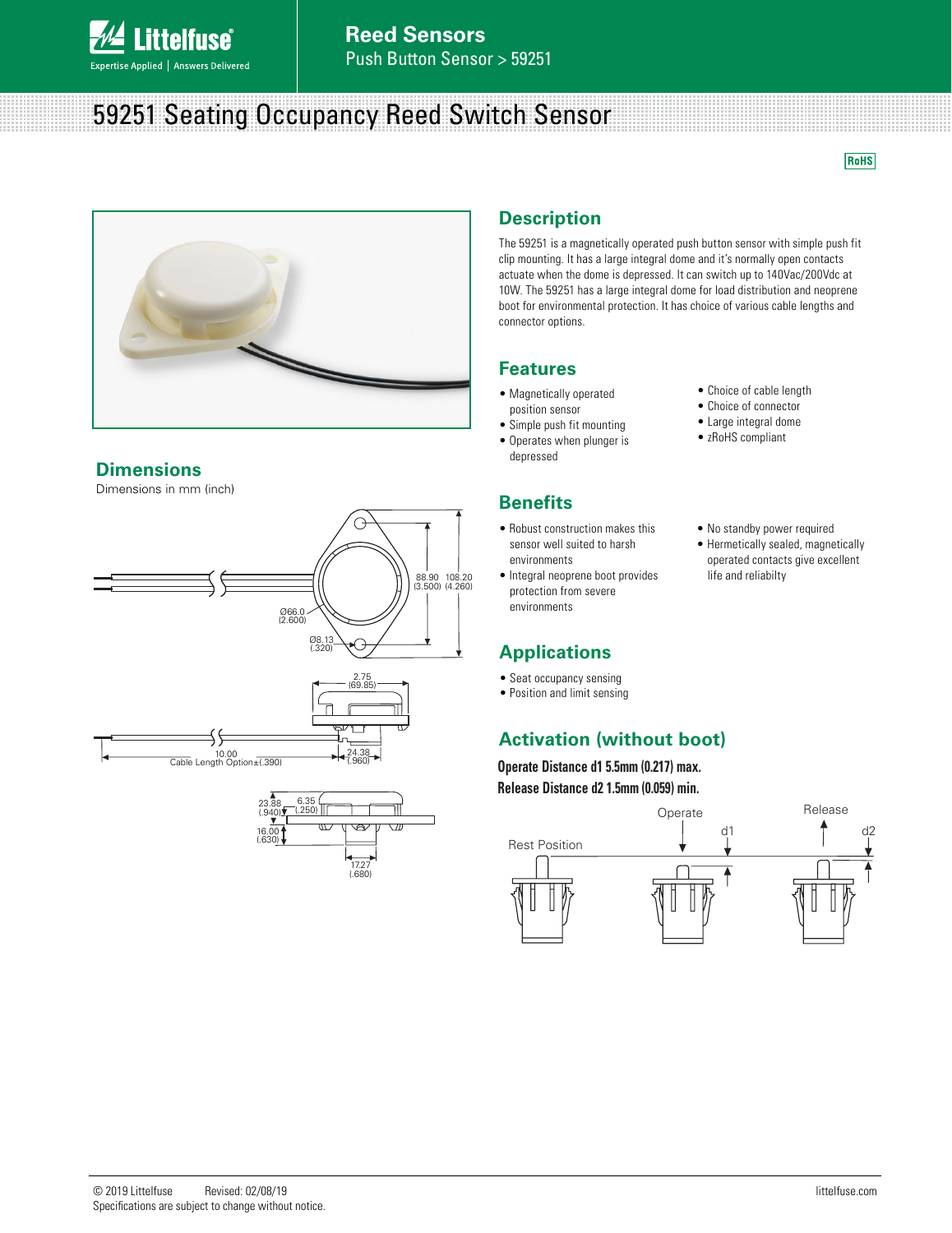

# 59251 Seating Occupancy Reed Switch Sensor

### **Electrical Ratings**

| <b>Contact Type</b>         |                                |                                    | <b>Normally</b><br>Open |
|-----------------------------|--------------------------------|------------------------------------|-------------------------|
| Switch Type                 |                                |                                    | $\overline{ }$          |
| Contact Rating <sup>1</sup> |                                | VA/Watt - max.                     | 10                      |
| Voltage <sup>4</sup>        | Switching <sup>2</sup>         | Vdc - max.<br>Vac - max.           | 200<br>140              |
|                             | Breakdown <sup>3</sup>         | Vdc - min.                         | 250                     |
| Current <sup>4</sup>        | Switching <sup>2</sup>         | Adc - max.<br>Aac - max.           | 0.5<br>0.35             |
|                             | Carry                          | Adc - max.                         | 0.5                     |
| Resistance <sup>5</sup>     | Contact, Initial<br>Insulation | $\Omega$ - max.<br>$\Omega$ - min. | 0.2<br>$10^{10}$        |
| Capacitance                 | Contact                        | $pF - typ.$                        | 0.2                     |
| Temperature                 | Operating                      | $^{\circ}$ C                       | $-40$ to $+85$          |
|                             |                                |                                    |                         |

#### **Product Characteristics**

| Operate Time <sup>6</sup> |                          | ms - max.  | .0  |
|---------------------------|--------------------------|------------|-----|
| Release Time <sup>6</sup> |                          | ms - max.  | 1.0 |
| Shock $7$                 | 11 $ms \frac{1}{2} sine$ | G - max.   | 100 |
| Vibration <sup>7</sup>    | 50-2000 Hz               | $G$ - max. | 30  |

Notes:

1. Contact rating - Product of the switching voltage and current should never exceed the wattage rating. Contact Littelfuse for additional load/life information.

2. When switching inductive and/or capacitive loads, the effects of transient voltages and/or currents should be considered. Refer to Application Notes AN108A and AN107 for details. 3. Breakdown Voltage - per MIL-STD-202, Method 301.

4. Electrical Load Life Expectancy - Contact Littelfuse with voltage, current values along with type of load.

5. This resistance value is for 11.81mm wire length. Resistance changes when wire lengthens.

6. Operate (including bounce)/Release Time - per EIA/NARM RS-421-A, diode suppressed coil (Coil II).

7. Shock and Vibration - per EIA/NARM RS-421-A and MIL-STD-202.

8. For custom modifications to the wire length or size, or adding a special connector, please contact Littelfuse.